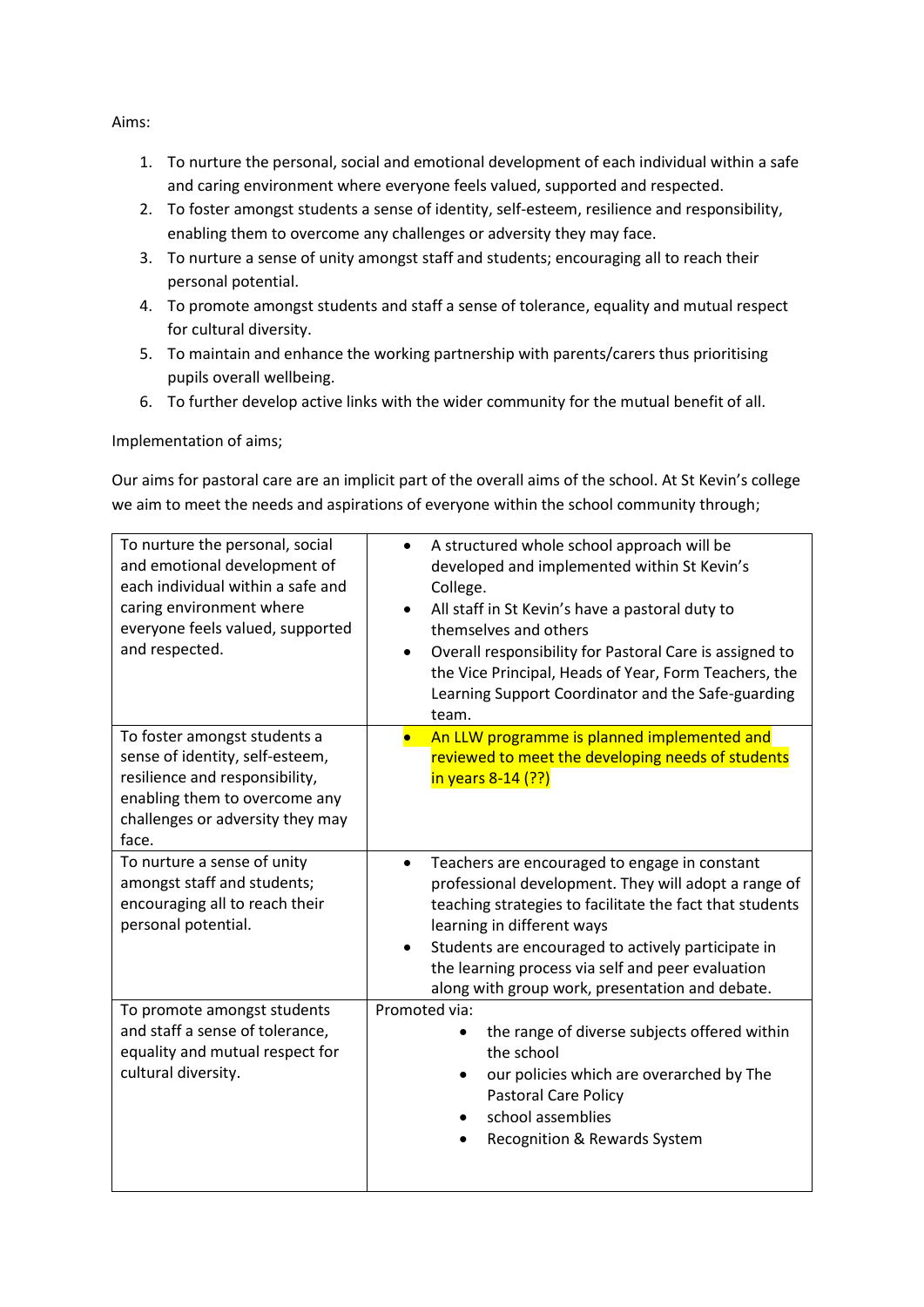| To maintain and enhance the<br>working partnership with<br>parents/carers thus prioritising<br>pupils overall wellbeing. | Ongoing activities to ensure parental involvement include:<br>Effective use of the student planner<br><b>Parent teacher meetings</b><br>Electronic communication<br><b>Prize giving</b><br><b>Open nights</b>                                                                                                                                  |
|--------------------------------------------------------------------------------------------------------------------------|------------------------------------------------------------------------------------------------------------------------------------------------------------------------------------------------------------------------------------------------------------------------------------------------------------------------------------------------|
| To further develop active links<br>with the wider community for the<br>mutual benefit of all.                            | To enhance the Pastoral Care System external agencies are<br>used as sources of information and support. These agencies<br>include:<br>The school counsellor<br>The school Chaplin<br>$\bullet$<br>The educational welfare officers<br>$\bullet$<br>The love for life team<br>$\bullet$<br>Aware defeat depression<br>$\bullet$<br><b>PSNI</b> |

## **Individual roles and responsibilities:**

| <b>ROLE</b>           | <b>RESPONSIBILITY</b>                                                                                                                                                                                                                                                                                                                                                                                                                                                            |
|-----------------------|----------------------------------------------------------------------------------------------------------------------------------------------------------------------------------------------------------------------------------------------------------------------------------------------------------------------------------------------------------------------------------------------------------------------------------------------------------------------------------|
| Form Teachers         | Monitor the conduct, attendance and progress of each pupil in<br>the Form Class.<br>Establish acceptable standards of uniform<br>٠<br>Meet periodically with each pupil on an individual basis as part<br>$\bullet$<br>of the mentoring process<br>Implement intervention strategies to enable the pupil to<br>overcome any difficulties being experienced.<br>Liaise with year heads and parents when necessary<br>Contribute to and deliver the Personal Development programme |
| <b>Class Teachers</b> | Enhance the confidence and self-esteem of young people within<br>٠<br>a positive learning environment.<br>Ensure the safety, health and wellbeing of pupils<br>$\bullet$<br>Effectively consider pupils needs and plan lessons accordingly<br>٠<br>Ensure high standards of achievement and behaviour<br>$\bullet$<br>Liaise periodically with form teachers and departmental heads<br>٠                                                                                         |
| <b>Year Heads</b>     | maintains oversight of the personal, social and academic<br>$\bullet$<br>development of each pupil in the Year Group                                                                                                                                                                                                                                                                                                                                                             |
| <b>SENCO</b>          | Work with the pastoral team to address the needs of pupils with<br>$\bullet$<br>educational and/or behavioural difficulties<br>Inform and lead staff in the writing and implementation of<br>individual educational plans<br>Keep staff informed and trained in managing pupils which have<br>been identified and placed on the SEN register                                                                                                                                     |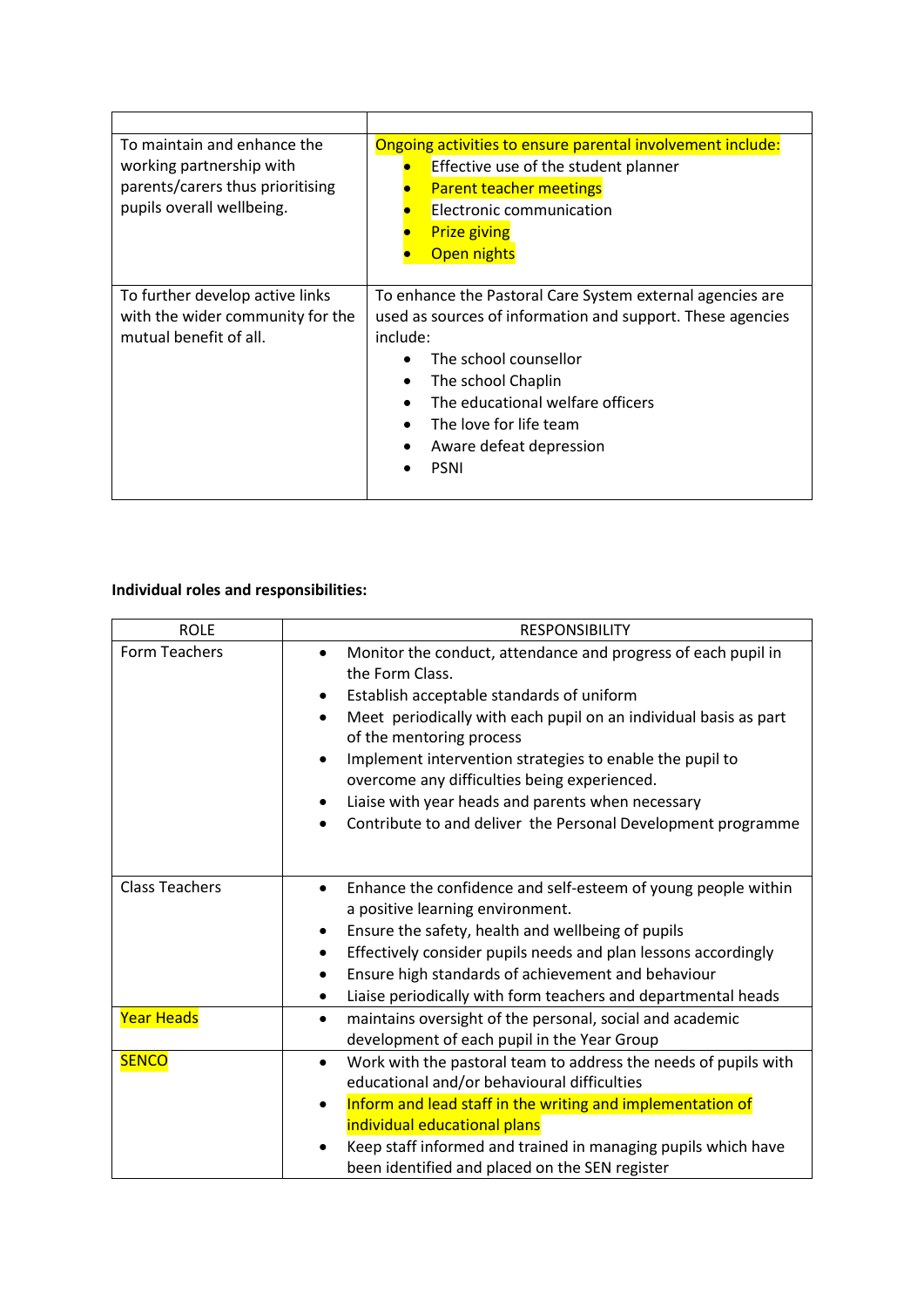|                           | Make referrals to the school psychologist when necessary<br>$\bullet$            |
|---------------------------|----------------------------------------------------------------------------------|
| <b>Pastoral Care</b>      | To coordinate the personal development programme and<br>$\bullet$                |
| Coordinator               | support staff in its implementation                                              |
|                           | Meet with year heads on a regular basis to review the personal<br>$\bullet$      |
|                           | development programme                                                            |
|                           | Coordinate the school counselling programme and meet with the<br>$\bullet$       |
|                           | school counsellor on a regular basis                                             |
|                           | Provide guidance and support to pupils on a daily basis                          |
| Parents                   | Work in partnership with the school to secure the best for your<br>$\bullet$     |
|                           | child                                                                            |
|                           | Endeavour to ensure that your child's behaviour is excellent at all<br>$\bullet$ |
|                           | times throughout the school, in classrooms, on the way to and                    |
|                           | from school and at all school functions.                                         |
|                           | Check your child's school planner regularly and sign at least<br>$\bullet$       |
|                           | weekly                                                                           |
|                           | Read, sign and return all correspondence from school                             |
| Pupils                    | To display excellent behaviour at all times throughout the school,<br>$\bullet$  |
|                           | within the classroom, to and from school and at all school                       |
|                           | functions.                                                                       |
|                           | To come punctually to school on a daily basis and in full school                 |
|                           | uniform                                                                          |
|                           | To be thoroughly prepared for all lessons                                        |
|                           | To fully engage in all lessons                                                   |
|                           | To use planner effectively and inform parents/carers of any<br>$\bullet$         |
|                           | important school related issues                                                  |
| Prefects                  | To support younger members of the school community via the<br>$\bullet$          |
|                           | mentoring and tutoring programme                                                 |
| School council            | Provide a voice for the student body and liaise with Year Heads<br>$\bullet$     |
| members                   | and senior staff regarding student issues                                        |
| <b>Board of Governors</b> | $\bullet$                                                                        |
| <b>School Chaplain</b>    | $\bullet$                                                                        |

## **Supporting policies:**

The school also implements a number of key policies all of which assist the work of the pastoral curriculum. These include;

- Child protection
- Positive behaviour management/discipline policy
- Anti bullying
- Special education needs
- Drugs/misuse of substances
- E-safety
- Health education
- Relationships and sexuality education
- Health and safety
- Attendance
- Staff code of conduct